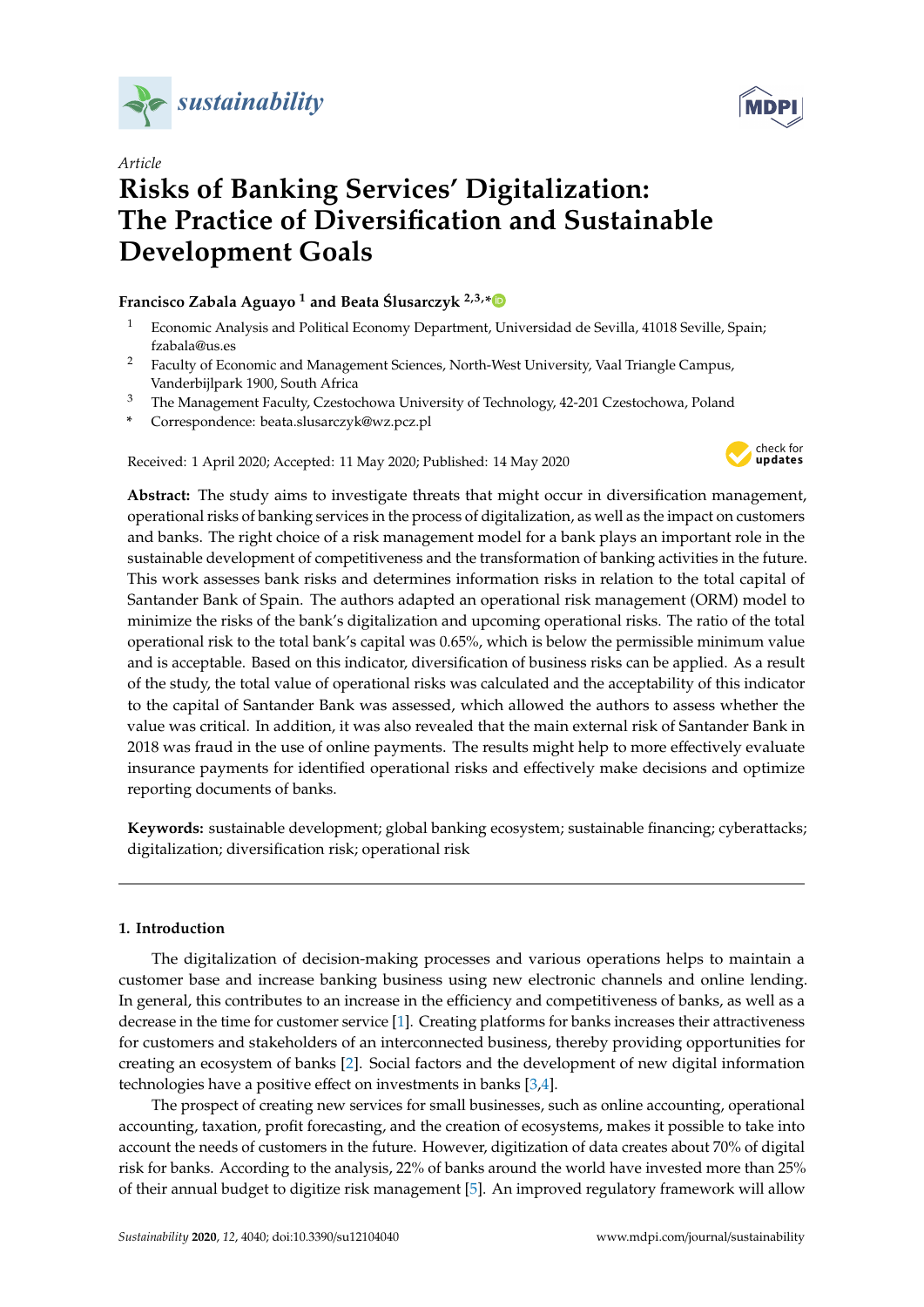faster digitization of banking services [\[6\]](#page-7-5). Diversification of bank risks is one of the main methods for the sustainable development of banks in the global economy. In this situation, risk diversification management requires a new strategy in the context of digitalization. Diversification of the risks of the loan portfolio allows one to increase profits and reduce the overall risks of banks.

An analysis of the impact of various diversification strategies of operational risks in developing countries (Philippines, Vietnam, Malaysia, Indonesia, Thailand) shows that banks have become more competitive and financial institutions have become more sustainable [\[7\]](#page-7-6). In the banks of Indonesia and Thailand, diversification most positively affects banks' work and risk management. In the Philippines, asset diversification has a positive effect on efficiency, but does not affect profitability. In Malaysia, the diversification of assets negatively affects profit, but increases efficiency and positively affects risk management [\[8\]](#page-7-7). In Vietnam, diversification has no practical effect on bank performance due to an underdeveloped market [\[9\]](#page-7-8). Asian banks do not diversify lending activities to increase profits in the context of liberalization. Asian banks diversify interest-free assets and services that are not related to lending in order to increase profits [\[10\]](#page-7-9). The Asian experience is useful for developing countries in terms of gaining additional knowledge about the impact of risk diversification of the banking system, because these countries have liberalized their financial sectors [\[11\]](#page-7-10). Diversification of the investment portfolio in the stock market can be used to increase portfolio returns and reduce the risk of lower share prices. Therefore, income from activities in the stock market is the reason for diversification in order to increase the efficiency of banks and reduce risks.

Diversification of bank risks and activity helps attract investment [\[12–](#page-7-11)[16\]](#page-8-0) and reduces the impact on interconnected markets [\[17\]](#page-8-1). Previous studies of Chinese banks have shown that geographic diversification of banks increases market share, net margin, and non-interest income, as well as increasing operating costs through expansion [\[18\]](#page-8-2).

In the modern world, insufficient attention is paid to research related to the impact of digitalization on the effective operation of the banking system and the cooperation of FinTech companies with banks [\[19\]](#page-8-3). Providing complete cybersecurity for mobile banking creates the prerequisites for online fraud, which could make smartphones less reliable in the future [\[20\]](#page-8-4). The goal for the development of bank cybersecurity is the creation of a mechanism for protecting information in the banking sector [\[21,](#page-8-5)[22\]](#page-8-6). Most small commercial banks do not have sufficient resources for cybersecurity [\[23\]](#page-8-7). The main problem in the area of cyberattack risks for banking institutions is certain regulatory and supervisory requirements to regulate such risks [\[24\]](#page-8-8). There is a need for changes in regulatory documents in order to develop the banking sector and effective risk management [\[25\]](#page-8-9). The mobile payment ecosystem, with which each client can independently control his/her own information, has not been practically clarified in previous studies [\[26\]](#page-8-10).

To facilitate access to a large amount of online information 24 h a day, further studies of the cost and logistics of providing electronic banking services are required [\[27\]](#page-8-11). Round-the-clock banking services will reduce staff costs and increase access to banking services. Particular attention in Europe is paid to the digitalization of online bank accounting [\[28\]](#page-8-12).

The introduction of common payment standards in the Eurozone and the creation of a single pan-European payment area—the Single Euro Payments Area (SEPA)—facilitate the provision of banking services throughout the European Union. The introduction of the Payment Services Directive PSD2, the entry of Google and Apple into the payment services market, and the continuous growth of the FinTech industry are forcing banks and other financial institutions to strengthen the integration of operations with innovations. It is extremely important for existing banks to implement flexible working methods to meet constantly changing and growing customer expectations, as a result of which so-called "electronic banking" has appeared, which represents a multifunctional system of informing the client and remote management of his/her accounts [\[29\]](#page-8-13). Electronic banking services include:

- 1. account statements for a customer;
- 2. information on banking products (deposits, loans, securities);
- 3. applications for opening deposits and obtaining loans and bank cards;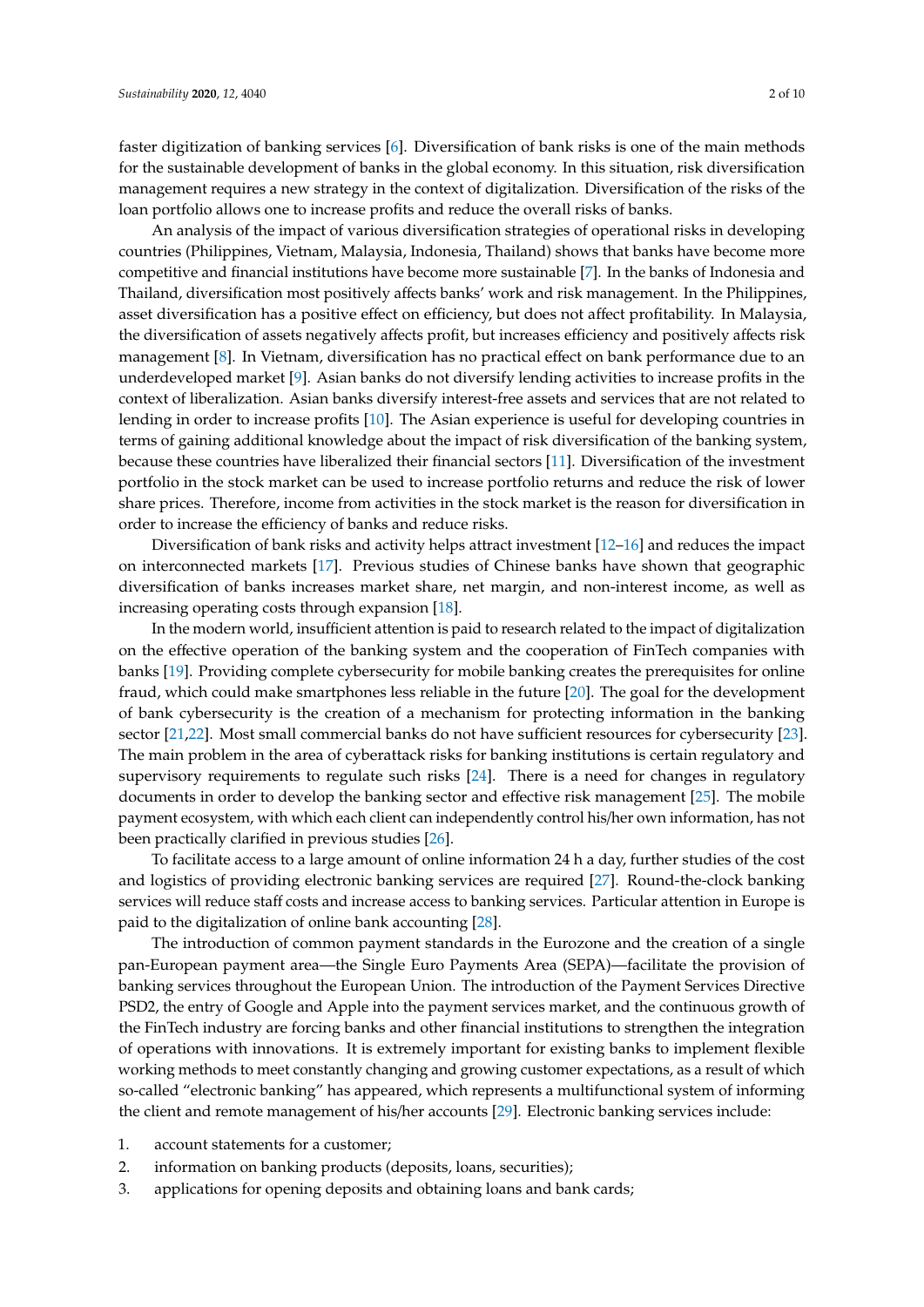- 4. internal transfers to bank accounts;
- 5. transfers to accounts in other banks;
- 6. currency conversion [\[30\]](#page-8-14).

If the first two types of services can be carried out using only mobile communications, the rest, as a rule, require an internet connection.

In 2007, 25% of the adult population of the EU countries used e–banking services, in 2011 this indicator grew to 40%, and in 2018 it reached 48%. Among internet users, the share of users of electronic banking services grew from 44% in 2007 to 54% in 2011, and to 59% in 2018 [\[31\]](#page-8-15). If in the whole EU the share of the population that used electronic banking services was equal to 46% in 2018, then in 15 countries it was higher than the average. These countries were Norway—90%; Finland—86%; Netherlands—85%; Denmark—85%; Estonia—81%; Sweden—80%; Luxembourg—65%; Latvia—64%; Belgium—62%; France—58%; Austria—51%; Lithuania—50%; Czech Republic—48%; Malta—47%. However, in a significant number of European countries, the indicators of the use of electronic banking services were below the average level: Spain—39%; Hungary—34%; Slovenia—34%; Croatia—33%; Poland—31%; Portugal—28%; Italy—28%; Cyprus—20%; Greece—14%, Bulgaria—7%, Romania—5%.

At the same time, in the past five years, Spanish banks have been more profitable than European Union banks. Making a profit in the banking sector is important for shareholders as well as for the accumulation of reserves, which distinguishes Spain from other countries. This has created an asymmetry in the volume of activity of Spanish banks and their willingness to provide digital account services, the demand for which is growing from year to year [\[32\]](#page-8-16). This determined the motivation and purpose of this study. The aim of this study is to identify operational risk in order to minimize the financial consequences of sustainable development for digitizing Spanish banks, as well as improve the method of managing banks in the context of digitization, using the example of Santander Bank.

This study is presented in five sections. The introduction presents the theoretical basis of the studied problems. The methods section describes the procedures and approaches that have been used to achieve the goal of the study. The results section includes the main analytical conclusions of the performed work. The discussion presents additional and alternative views on the processes of digitization of banking services and the risks arising in this context. The conclusion summarizes the work done, its implementation value, and indicates the vectors of further research.

### **2. Methodological Framework**

The implementation of Basel II (that is, recommendations for managing operational risk) becomes a key factor that raises banks' reliability rating and arouses investor confidence and interest [\[33\]](#page-8-17). Therefore, the study used an optimized approach to measurements (AMA) under Basel II, which allowed the authors to simulate the operational risk of the study object (Santander Bank). The model includes indicators such as:

- threat of defects and failures;
- threat of loss of data integrity and unauthorized access to customer data;
- threat of violation of a technical system in an information space;
- threat of cyberattacks;
- level of annual defects;
- current annual loss from defects;
- current annual loss of data integrity and unauthorized access to customer data.

Operational risk management is based on identifying sources of operational risk, identifying operational risks, assessing operational risks, monitoring operational risks, and controlling and minimizing operational risks. The research design and its procedures were built on these elements. This was based on the assumption that the likelihood of events associated with operational risk increases when negative signals appear from indicators (key performance indicators, key control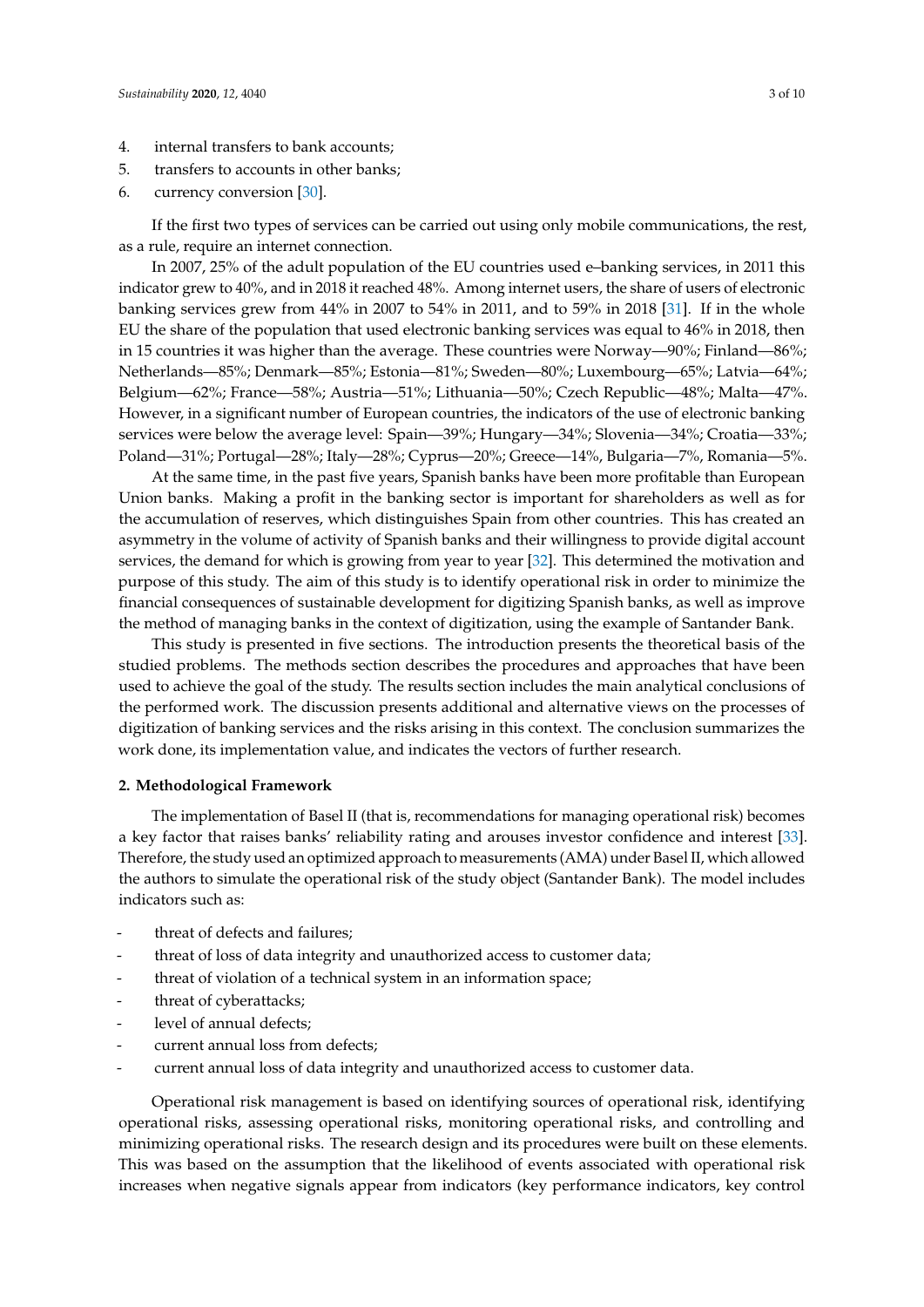indicators, key risk indicators) of each of the elements. Accordingly, the risk manager can prevent such danger by strengthening control over the situation, which is implemented through the integrated ORM model. Based on ORM practices for minimizing risks of a bank's digitalization, the authors optimized the method of managing sustainable development for digitalization of Santander Bank of Spain (Figure [1\)](#page-3-0).

<span id="page-3-0"></span>

**Figure 1. Figure 1. Figure 1. Figure 1. Figure 3. Figure 3. Figure 3. Figure 3. Figure 3. Figure 3. Figure 3. Figure 3. Figure 3. Figure 3. Figure 3. Figure 3. Figure 3. Figure 3. Figur Figure 1.** Method of managing digitalization risks in Santander Bank of Spain. Source: developed by the authors.

## **3. Results**

Using an optimized approach to measurements (AMA), the authors applied the method of modeling the operational risk of Santander Bank (Spain) under Basel II and, in the context of the digitalization of Spanish banks at the first stage of monitoring and identification of risks, the authors identified the potential threats of risk  $[34]$ .

Stage one—monitoring and risk identification:

- 1. The threat of defects and failures.
- 2. The threat of loss of data integrity and unauthorized access to customer data.
- 3. The threat of violation of the technical system in the information space.
- 4. The threat of cyberattacks.

Stage two—risk assessment: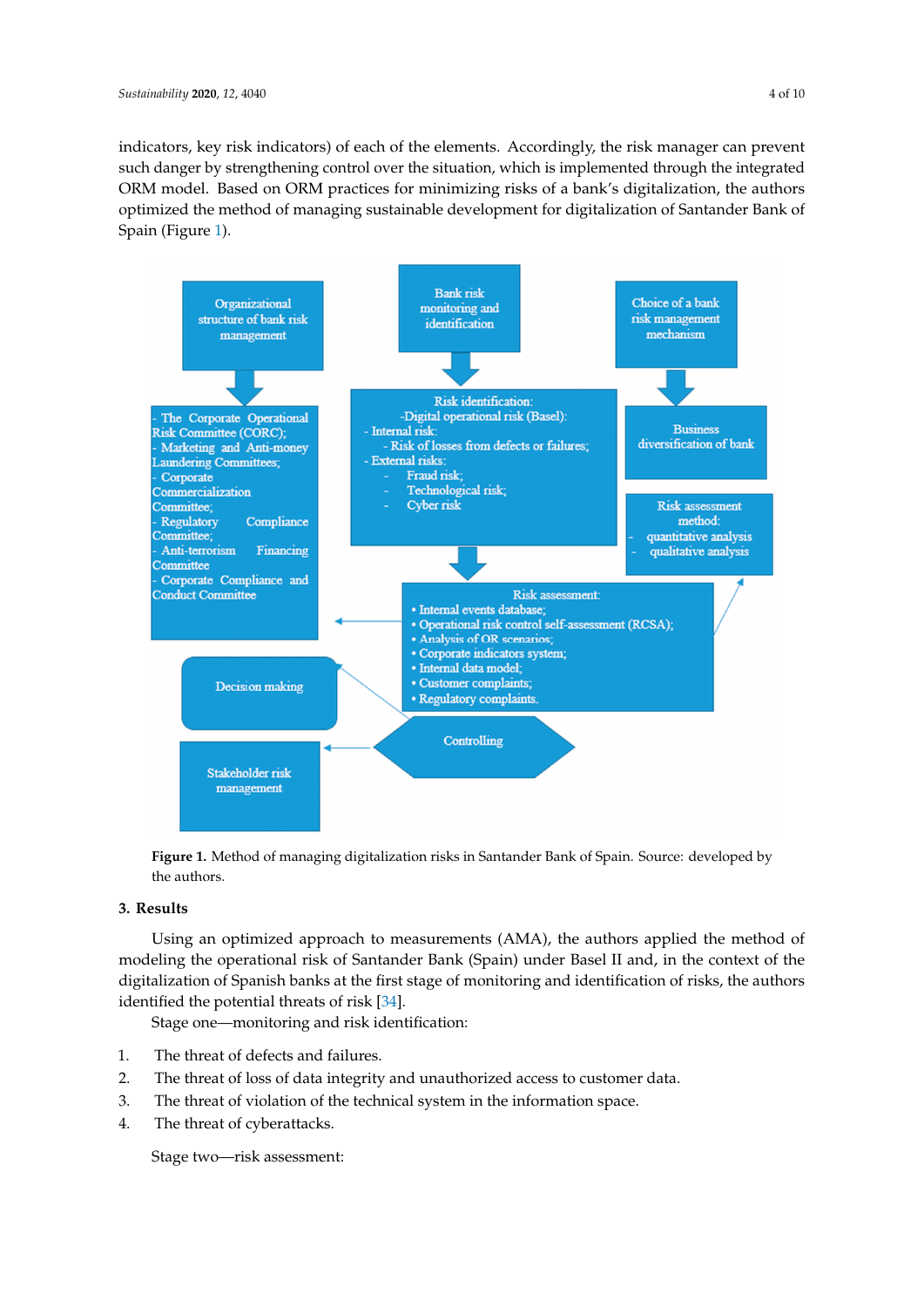We evaluated the risks according to the formula:

Event onset  $= (1$ -threat elimination)  $*(1)$ -threat identification)  $*(1)$ -threat level), (1)

The level of annual defects and failures was calculated by the formula:

Annual loss rate 
$$
(1-4) =
$$
 Annual loss \* Annual number of threats, (2)

where:

annual number of threats = Event occurrence 
$$
*
$$
 Annual forecast of the number of threats, (3)

The current annual loss from defects and failures is calculated by the formula:

Current annual loss 
$$
(1)
$$
 = (past annual loss – 1) \* average growth, (4)

The current annual loss from loss of data integrity and unauthorized access to customer data was calculated by the formula:

Current annual loss (2) = (past annual loss 
$$
- 1
$$
) \* average growth \* the time of loss, (5)

The current annual loss from a violation of the technical system in the information space and cyberattacks was calculated by the formula:

Current annual loss (3, 4) = the time of loss 
$$
\ast \sum_{i=1}^{8}
$$
  
average hourly profit  $\ast$  loss coefficient of information failures, (6)

<span id="page-4-0"></span>The data showed that the internal risk of losses from defects or failures was 84% and the external risk was 14% (Table [1\)](#page-4-0).

| <b>Operational Risks</b> | 1 Threat                   | 2 Threat                  | 3 Threat                   | 4 Threat                   |
|--------------------------|----------------------------|---------------------------|----------------------------|----------------------------|
| Internal risks           |                            |                           | 36.0 million<br>US dollars |                            |
| External risks           | 10.8 million<br>US dollars | 2.4 million<br>US dollars |                            | 10.8 million<br>US dollars |
| Total:                   | 60.0 million US dollars    |                           |                            |                            |

| Table 1. Assessment of information systems risks. |
|---------------------------------------------------|
|---------------------------------------------------|

Source: developed by the authors based on data from the Santander Consumer Bank, 2018–2019 [\[2](#page-7-1)[,35](#page-8-19)[,36\]](#page-8-20).

To identify the adequacy of this method, it was necessary to correlate the estimated risks with capital according to the formula:

$$
\text{Min}_{\text{est-risks}} = \frac{\sum \text{Orisk}}{\text{Capital}} * 100\%,\tag{7}
$$

Min<sub>est.risks</sub> = 
$$
\frac{60 \text{ ml.dol.}}{9.3 \text{ bl.dol}} * 100\% = 0.65\%,
$$
 (8)

The minimum acceptable value of the total operational risk is 1%. Let us conclude that the estimated total minimum value of operational risk was 0.65%, accordingly below the permissible minimum value. Therefore, the total cost of threats (1–4) for operational risks was acceptable in relation to the capital of Santander Bank; threats need to be eliminated only if the value is critical. If the minimum value is not met by the set parameter, then the threats are adjusted from invalid values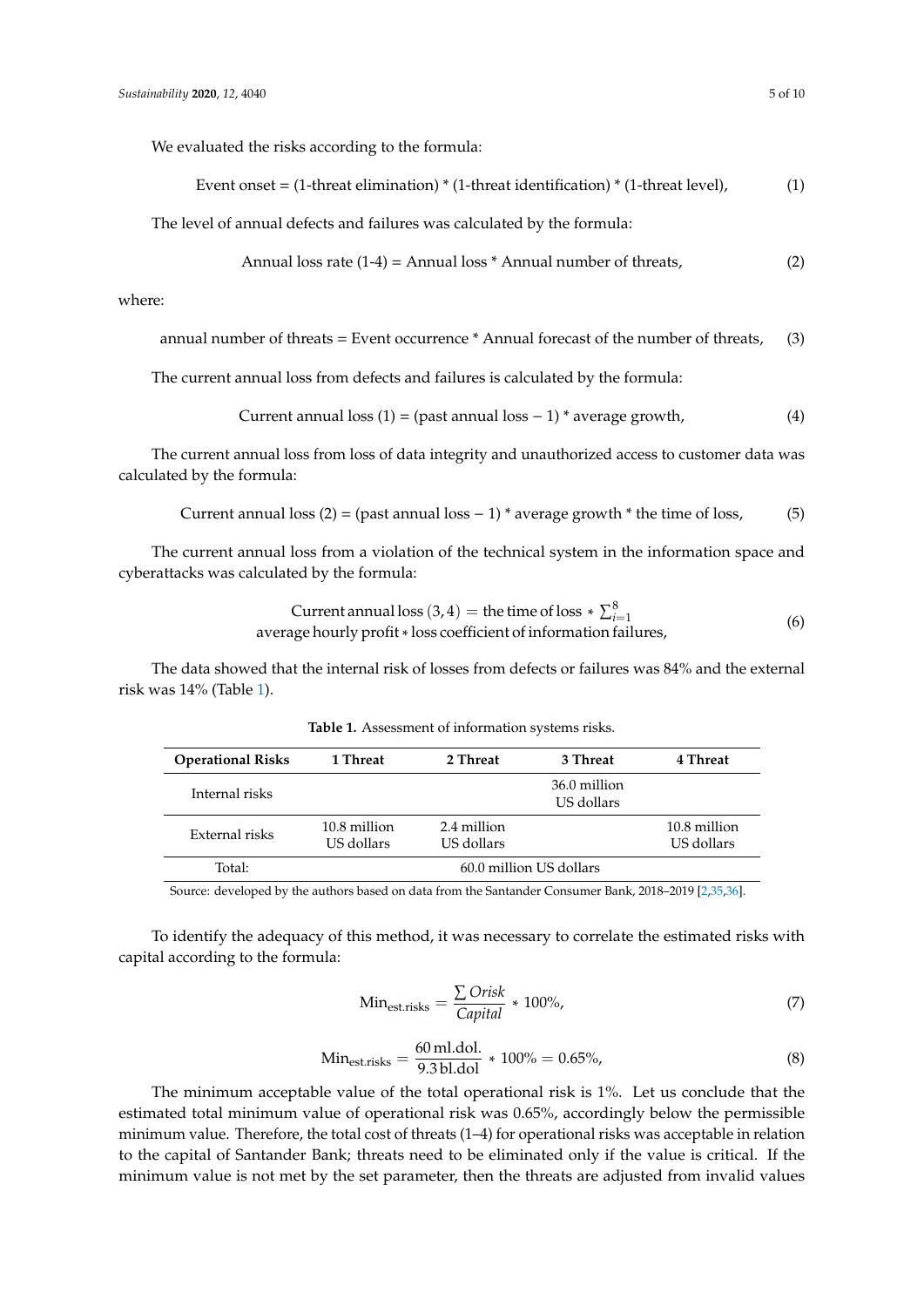to acceptable ones, and then the minimum operational risks are assessed again until the minimum acceptable risk value is met. The main external risk (fraud) in 2018 was traced to use of online payments.

The number of new cyberattacks in the world is growing. According to KPMG's Global Banking Fraud Survey, cyberattacks led the list of financial institution risks in 2019 [\[37\]](#page-8-21). Today, many researchers pay attention to the use of artificial intelligence for phishing attacks [\[38](#page-8-22)[,39\]](#page-9-0). All this increases the risks of cyber threats to the banking system. Small banks remain the most vulnerable since they are not able to allocate large budgets for cybersecurity.

The main causes of cyber threats for a bank can be divided into several groups:

- lack of permanent updating of legislation and common safety standards;
- lack of funding from the banks themselves;
- lack of corporate culture in the field of cybersecurity within the bank.

All this requires the inclusion of the following elements in the operating activities of Santander Bank:

- − training of cybersecurity personnel in the format anytime, anywhere (training materials should be submitted in a simplified way for perception: through animation, videos and other "convenient" tools. After each stage of training, formal and covert testing should be organized; for example, phishing emails can be sent to verify employees' reactions. It can also be effective to periodically send out reminders about information security requirements with information on the latest events and news, which will help staff to stay updated on the latest trends and perceive cybersecurity as a daily task);
- developing a plan in case of an attack (this plan describes the actions of various team members in different scenarios of the incident, from attacking a website to stealing money from customer accounts. Discussing an action plan with professional moderation will allow identifying key problems that need to be addressed before the bank system is hacked. It is also of relevance to create security operations centers that conduct cyber intelligence, monitor threats, and respond to them in a timely manner);
- regular conduct of cybersecurity audits (an important aspect is the qualification of the auditor: he/she must have sufficient competence to identify bottlenecks in bank security);
- training customers in basic security rules (this will help reduce the additional risks of unauthorized access to information through one-time passwords and two-factor authentication).

### **4. Discussion**

The value of acceptable risk was achieved through the selected risk management mechanism of the bank—business risk diversification—in order to increase effective sustainability, which has been achieved through the development of global digitalization in three regions (Europe—47%, North America—16%, South America—37%) using the Santander Global Platform (SGP). For example, diversified banks in Spain, such as BBVA and Santander, are compensating for losses by expanding their branches around the world. BBVA Bank focuses on Turkey, Latin America, and the United States, while Santander Bank focuses more on countries with high credit ratings. Spanish banks tend to choose geographic diversification strategies [\[40\]](#page-9-1). BBVA has developed its own multi-factor portfolio model for assessing capital for credit risk, taking into account the effects of diversification and concentration in accordance with the requirements of Basel II. Economic capital is sensitive to geographical diversification.

Previous authors used a system model and assessed the impact of risk on the probability of default (Basel standards), and showed that regulation and supervision are important factors for Spanish banks [\[41\]](#page-9-2). For the purpose of diversity, it is necessary to introduce new regulation of the financial system as a whole. The modularity assumes a personal design of the interbank network. In USA, modularity is applied if there is the risk of hedging capital.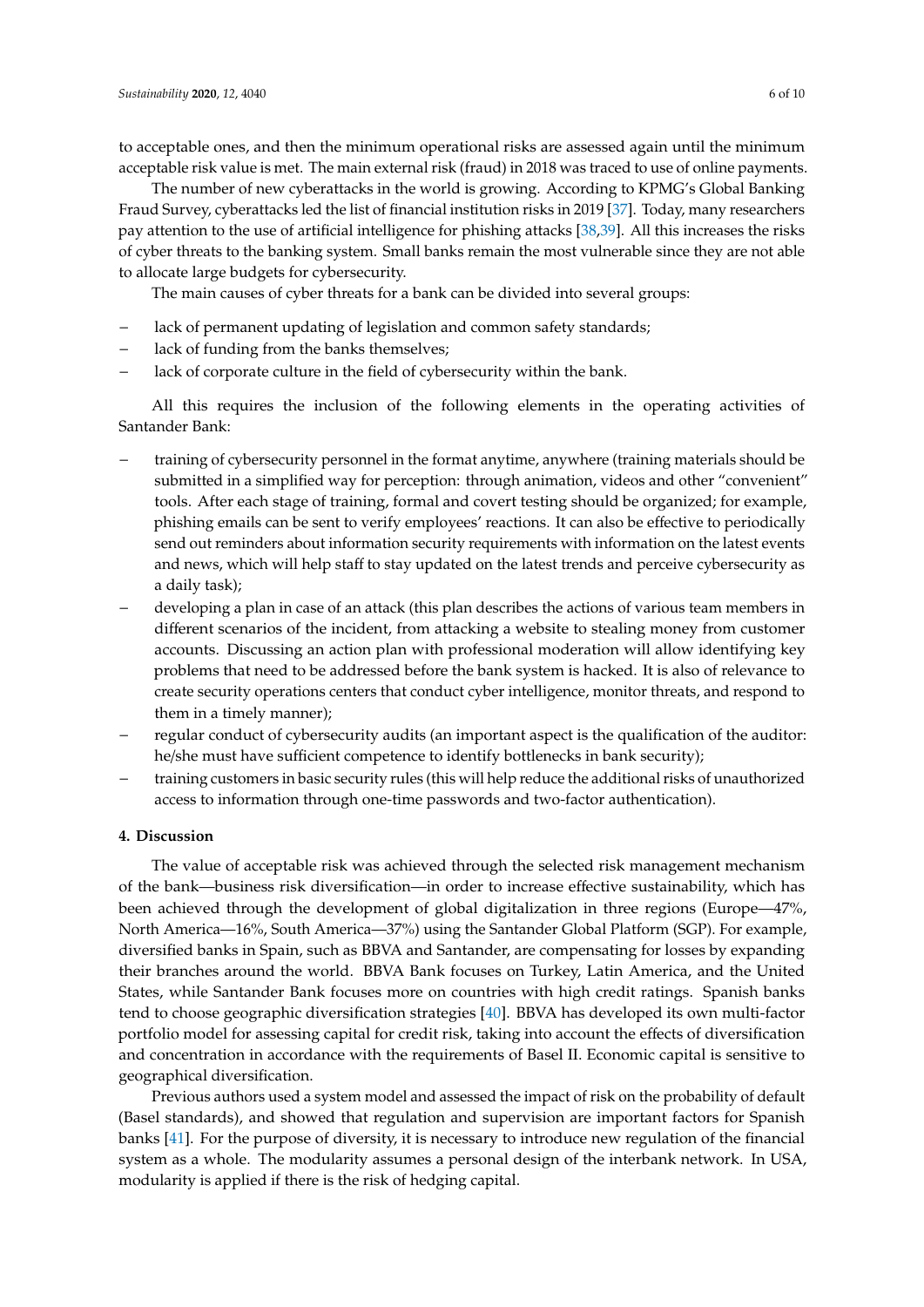The use of the Norwegian Bank ID is gaining popularity with the help of a conscious ecosystem cloud and access to the electronic government system using modern applications. In Belgium, this practice is less effective [\[42\]](#page-9-3). The practice of sectoral and geographical diversification of 40 banks shows, based on the analysis of ROA (return on assets) and ROE (return on equity) and using the Herfindahl Index, that these indicators are consolidated through diversification. Diversification of a loan increases risks and does not increase profits, although this statement is individual for each country [\[43\]](#page-9-4).

A study using econometric models of shareholders of European Union banks has shown that larger shareholders have more diversified portfolios and are softer in management and also take more risks. In countries with restrictive regulation, there is a decrease in risks and shareholders [\[44\]](#page-9-5). Studies conducted in Spain, using the Haversine formula and an econometric model, show that geographical diversification may not affect risks, and further developments may be in conjunction with cultural factors for banks in other countries [\[45\]](#page-9-6). Analysis with the use of a sample of data from Asian countries, in contrast to studies of the USA and Europe, proves an increase in the efficiency of banks through diversification [\[46\]](#page-9-7). Geographical risk negatively affects the value of the bank's shares; however, this risk can be minimized if the bank stops opening additional branches, especially due to the development of mobile banking [\[47\]](#page-9-8). The results of the regression model of geographical factors and regulatory supervision do not affect the process of market assessment of banks [\[48\]](#page-9-9).

According to a 2019 survey, medium and large e–commerce companies experienced DDoS attacks (34%) and hacks (26%), while 10% did not have cybersecurity incidents. To protect themselves from DDoS attacks, 42% used a hardware solution, while 18% began filtering network services [\[49\]](#page-9-10). In Spain, cybersecurity is a priority for financial institutions that are more than 200 points in the security rating below the average European rating. Therefore, there is a need to invest in cyber risk and security management [\[50](#page-9-11)[–52\]](#page-9-12). Banks around the world have more cybercrime risks than other companies, hence financial institutions should pay attention to cyber security [\[53\]](#page-9-13). FinTech companies can improve their competitiveness and affordability of their products through a widespread use of apps, and thus mediation costs can be lowered [\[54\]](#page-9-14). In the future, banks need to upgrade platforms and their operations in the context of digitalization in order to strengthen management methods, reduce operational risk, and improve organizational structure and operational risk insurance management.

### **5. Conclusion**

The analysis of the diversification of world banks shows that in practice a set of strategies and methods of risk management should be applied to achieve sustainable development of the financial system. Studying the customers of banks and their needs in modern society requires constant international communication and the development of partnerships in order to create the conditions necessary for the provision of safe financial services and sustainable growth of banks. The authors applied ORM to optimize risk management in bank digitization for Santander Bank of Spain. This approach to measurements (AMA) under Basel II and in the context of monitoring and risk assessment allowed the authors to identify the following potential threats: the threat of defects and failures; the threat of loss of data integrity and unauthorized access to customer data; the threat of a violation of the technical system in the information space; and the threat of cyberattacks. The ratio of the total minimum value of operational risk to the total capital of the bank was 0.65%, which is below the permissible minimum value and is acceptable. Accordingly, the authors identified chose a mechanism of bank risk management, diversification of business risks, in order to increase sustainability.

The diversification of banking risks in sustainable financing also has a positive effect on the capitalization of banks. Diversification of risks will allow banks to increase cash flows and receive additional income. For the development of socio-economic activity, the digitalization of banking processes is important in order to create new economic relations and stimulate development. However, in the context of digitalization, the threat of cyberattacks creates problems for customers and undermines the reputation of banks. In the context of globalization, financial institutions need to attract additional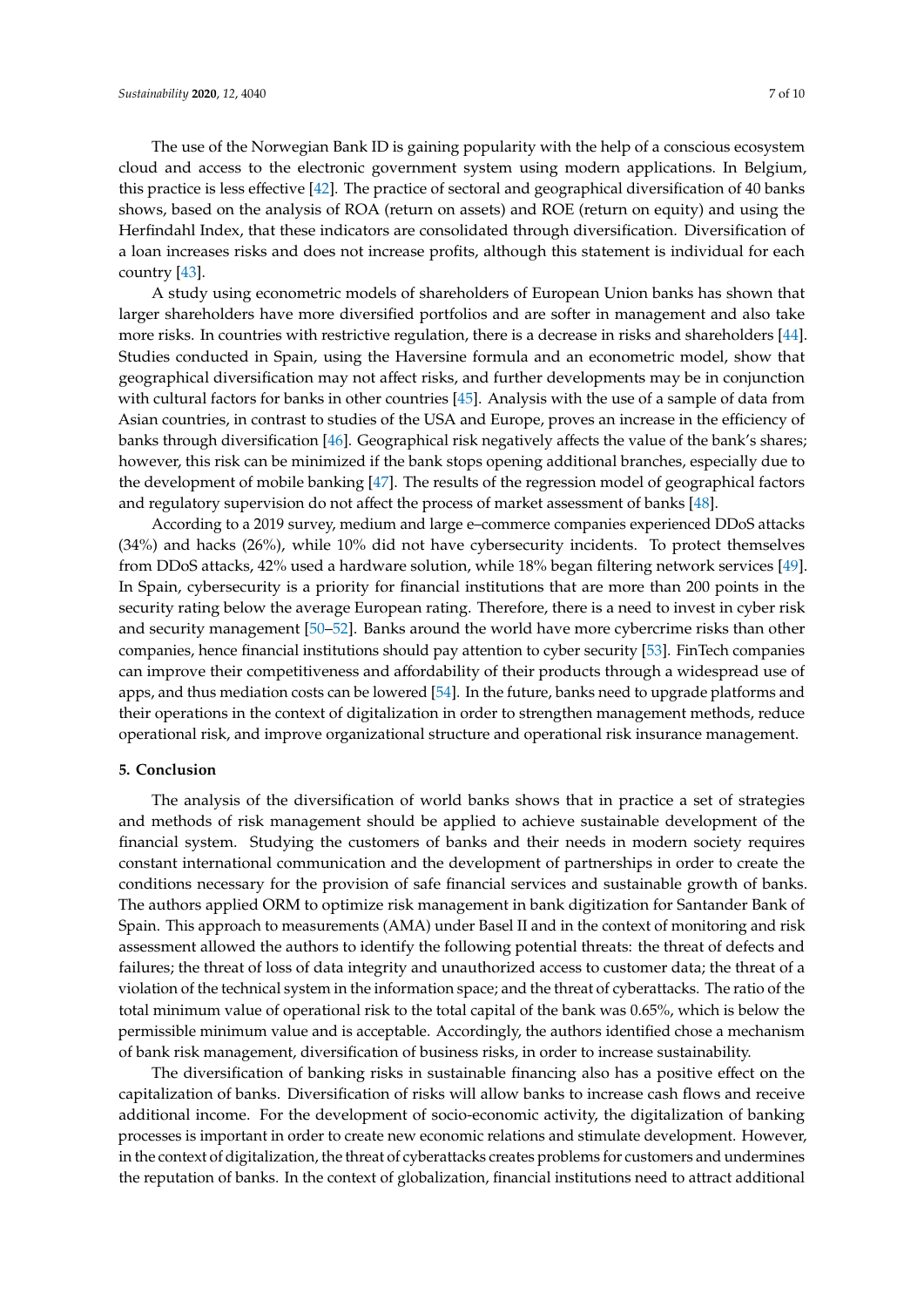investments to manage cyber risks and build relationships with stakeholders to exchange information and cover the risks associated with cyberattacks, and thereby contribute to sustainable growth of finances.

In further studies, attention will be paid to the processes of digitizing banking services from the customers' point of view and identifying factors that determine their satisfaction with the use of digital services in managing accounts. This will allow the authors to assess whether the banks' products are in line with customer expectations and to propose ways to transform banks' operations in order to strengthen financial stability of the latter.

**Author Contributions:** The individual responsibilities and contribution of the authors are listed as follows: F.Z.A. worked on the original idea. F.Z.A. and B.S. performed the detailed conceptualization and investigation of this ´ research. B.S. finalized the methodology and data analysis of this research. F.Z.A. performed the write-up of this ´ project, including the writing of original draft. F.Z.A. and B.S. performed the data collection and data analysis. ´ F.Z.A. and B.S. wrote the final draft and conducted the review, proofreading, and editing for final submission. ´ F.Z.A. coordinated the methodology and data analysis stage of this research project. All authors have read and agreed to the published version of the manuscript.

**Funding:** This research received no external funding.

**Conflicts of Interest:** The authors declare no conflict of interest.

### **References**

- <span id="page-7-0"></span>1. Ruinan, L. Comparison of Bank Efficiencies between the US and Canada: Evidence Based on SFA and DEA. *J. Compet.* **2019**, *11*, 113–129.
- <span id="page-7-1"></span>2. ING Bank. Ecosystems: The Future for Banks? 2020. Available online: https://[view.ingwb.com](https://view.ingwb.com/ecosystems-the-future-for-banks)/ecosystems[the-future-for-banks](https://view.ingwb.com/ecosystems-the-future-for-banks) (accessed on 5 April 2017).
- <span id="page-7-2"></span>3. Carbó-Valverde, S.; Cuadros-Solas, P.J.; Rodríguez-Fernández, F. The Effect of Banks' IT Investments on the Digitalization of their Customers. *Glob. Policy* **2020**, *11*, 9–17. [\[CrossRef\]](http://dx.doi.org/10.1111/1758-5899.12749)
- <span id="page-7-3"></span>4. Rahman, A.; Rozsa, Z.; Cepel, M. Trade Credit and Bank Finance—Evidence from the Visegrad Group. *J. Compet.* **2018**, *10*, 132–148. [\[CrossRef\]](http://dx.doi.org/10.7441/joc.2018.03.09)
- <span id="page-7-4"></span>5. Institute of International Finance. The Future of Risk Management in the Digital Era. McKinsey&Company Report. 2017. Available online: https://www.mckinsey.com/~{}/media/McKinsey/[Business%20Functions](https://www.mckinsey.com/~{}/media/McKinsey/Business%20Functions/Risk/Our%20Insights/The%20future%20of%20risk%20management%20in%20the%20digital%20era/Future-of-risk-management-in-the-digital-era-IIF-and-McKinsey.ashx)/Ri sk/Our%20Insights/[The%20future%20of%20risk%20management%20in%20the%20digital%20era](https://www.mckinsey.com/~{}/media/McKinsey/Business%20Functions/Risk/Our%20Insights/The%20future%20of%20risk%20management%20in%20the%20digital%20era/Future-of-risk-management-in-the-digital-era-IIF-and-McKinsey.ashx)/Future[of-risk-management-in-the-digital-era-IIF-and-McKinsey.ashx](https://www.mckinsey.com/~{}/media/McKinsey/Business%20Functions/Risk/Our%20Insights/The%20future%20of%20risk%20management%20in%20the%20digital%20era/Future-of-risk-management-in-the-digital-era-IIF-and-McKinsey.ashx) (accessed on 5 April 2017).
- <span id="page-7-5"></span>6. Santander Consumer Bank. 2018 Pillar 3 Disclosures Report. 2018. Available online: https://www.santander.com/content/dam/santander-com/en/documentos/[hechos-relevantes-c-n-m](https://www.santander.com/content/dam/santander-com/en/documentos/hechos-relevantes-c-n-m-v-/2019/02/HR-2019-02-28-2018%20Pillar%203%20Disclosures%20Report-en.pdf)v-/2019/02/[HR-2019-02-28-2018%20Pillar%203%20Disclosures%20Report-en.pdf](https://www.santander.com/content/dam/santander-com/en/documentos/hechos-relevantes-c-n-m-v-/2019/02/HR-2019-02-28-2018%20Pillar%203%20Disclosures%20Report-en.pdf) (accessed on 5 April 2017).
- <span id="page-7-6"></span>7. Moudud-Ul-Huq, S.; Ashraf, B.N.; Gupta, A.D.; Zheng, C. Does bank diversification heterogeneously affect performance and risk-taking in ASEAN emerging economies? *Res. Int. Bus. Financ.* **2018**, *46*, 342–362. [\[CrossRef\]](http://dx.doi.org/10.1016/j.ribaf.2018.04.007)
- <span id="page-7-7"></span>8. Khan, S.J.M.; Samsudin, S.; Islam, R. Efficiency of banks in Southeast Asia: Indonesia, Malaysia, Philippines and Thailand. *Int. J. Soc. Econ.* **2017**, *44*, 2302–2312. [\[CrossRef\]](http://dx.doi.org/10.1108/IJSE-01-2016-0020)
- <span id="page-7-8"></span>9. Do, H.T.K.; Chu, L.K.; Nguyen, P.M. Vietnamese Banking System in the Context of ASEAN Financial Integration. *Int. J. Financ. Res.* **2017**, *8*, 155–165. [\[CrossRef\]](http://dx.doi.org/10.5430/ijfr.v8n1p155)
- <span id="page-7-9"></span>10. Taskinsoy, J. Asian Miracle, Asian Tiger, or Asian Myth? Financial Sector and Risk Assessment through FSAP Experience: Enhancing Bank Supervision in Thailand. *SSRN Electron. J.* **2019**, *1*, 1–24. [\[CrossRef\]](http://dx.doi.org/10.2139/ssrn.3385337)
- <span id="page-7-10"></span>11. Syadullah, M. ASEAN banking efficiency review facing financial services liberalization: The Indonesian perspective. *Asian Develop. Policy Rev.* **2018**, *6*, 88–99. [\[CrossRef\]](http://dx.doi.org/10.18488/journal.107.2018.62.88.99)
- <span id="page-7-11"></span>12. Cortés, K.R.; Strahan, P.E. Tracing out capital flows: How financially integrated banks respond to natural disasters. *J. Financ. Econ.* **2017**, *125*, 182–199. [\[CrossRef\]](http://dx.doi.org/10.1016/j.jfineco.2017.04.011)
- 13. Gilje, E.P.; Loutskina, E.; Strahan, P.E. Exporting liquidity: Branch banking and financial integration. *J. Financ.* **2016**, *71*, 1159–1184. [\[CrossRef\]](http://dx.doi.org/10.1111/jofi.12387)
- 14. Levine, R.; Lin, C.; Xie, W. *Geographic Diversification and Banks' Funding Costs (No. w22544)*; National Bureau of Economic Research: Cambridge, MA, USA, 2016.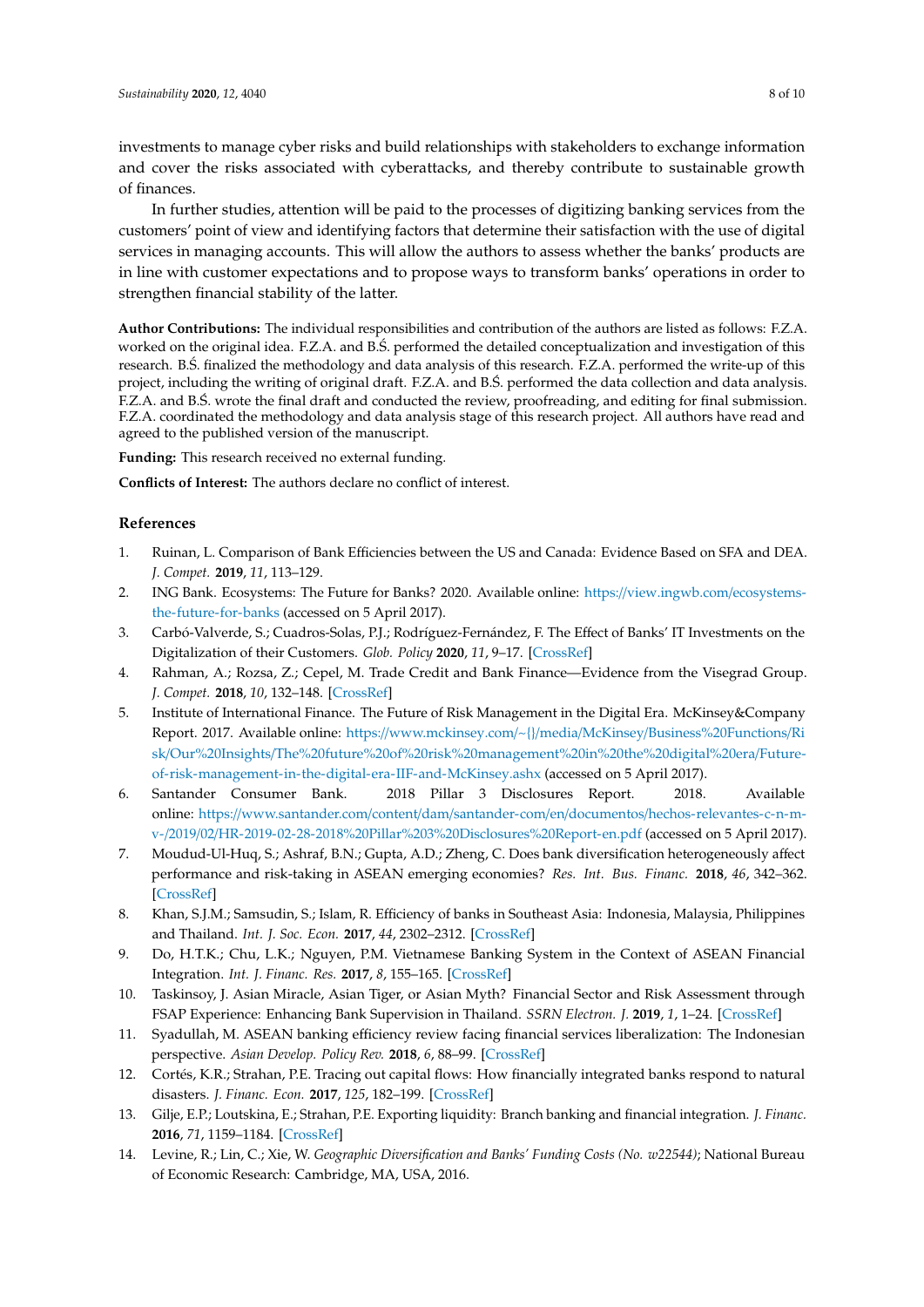- 15. Dvorsky, J.; Popp, J.; Virglerova, Z.; Kovács, S.; Oláh, J. Assessing the importance of market risk and its sources in the SME of the Visegrad Group and Serbia. *Adv. Decis. Sci.* **2018**, *22*, 1–22.
- <span id="page-8-0"></span>16. Oláh, J.; Kovács, S.; Virglerova, Z.; Lakner, Z.; Kovacova, M.; Popp, J. Analysis and comparison of economic and financial risk sources in SMEs of the Visegrad group and Serbia. *Sustainability* **2019**, *11*, 1853. [\[CrossRef\]](http://dx.doi.org/10.3390/su11071853)
- <span id="page-8-1"></span>17. Doerr, S.; Schaz, P. Bank loan supply during crises: The importance of geographic diversification. *BIS Work. Pap.* **2019**, *827*. [\[CrossRef\]](http://dx.doi.org/10.2139/ssrn.3082945)
- <span id="page-8-2"></span>18. Cai, W.; Xu, F.; Zeng, C. Geographical diversification and bank performance: Evidence from China. *Econ. Lett.* **2016**, *147*, 96–98. [\[CrossRef\]](http://dx.doi.org/10.1016/j.econlet.2016.08.022)
- <span id="page-8-3"></span>19. Bömer, M.; Maxin, H. Why fintechs cooperate with banks—Evidence from Germany. *Zeitschrift Gesamte Versicherungswissenschaft* **2018**, *107*, 359–386. [\[CrossRef\]](http://dx.doi.org/10.1007/s12297-018-0421-6)
- <span id="page-8-4"></span>20. Panja, B.; Fattaleh, D.; Mercado, M.; Robinson, A.; Meharia, P. Cybersecurity in banking and financial sector: Security analysis of a mobile banking application. In Proceedings of the 2013 International Conference on Collaboration Technologies and Systems (CTS), San Diego, CA, USA, 20–24 May 2013; IEEE: Piscataway, NJ, USA, 2013; pp. 397–403.
- <span id="page-8-5"></span>21. Hryshchuk, R.; Yevseiev, S. The synergetic approach for providing bank information security: The problem formulation. *Inf. Secur.* **2016**, *22*, 64–74.
- <span id="page-8-6"></span>22. Belás, J.; Korauš, M.; Kombo, F.; Korauš, A. Electronic banking security and customer satisfaction in commercial banks. *J. Secur. Sustain. Issues* **2016**, *5*, 411–422.
- <span id="page-8-7"></span>23. Servidio, J.S.; Taylor, R.D. Safe and Sound: Cybersecurity for Community Banks. *J. Tax. Regul. Financ. Inst.* **2015**, *28*, 5–14.
- <span id="page-8-8"></span>24. Crisanto, J.C.; Prenio, J. Regulatory Approaches to Enhance Banks' Cybersecurity Frameworks. *Financ. Stab. Inst. (FSI) Insights Policy Implement.* **2017**.
- <span id="page-8-9"></span>25. Camillo, M. Cybersecurity: Risks and management of risks for global banks and financial institutions. *JRMFI* **2017**, *10*, 196–200.
- <span id="page-8-10"></span>26. Gaur, A.; Ondrus, J. The role of banks in the mobile payment ecosystem: A strategic asset perspective. In Proceedings of the 14th Annual International Conference on Electronic Commerce, Singapore, 6 August 2012; pp. 171–177.
- <span id="page-8-11"></span>27. Tinnilä, M. Impact of future trends on banking services. *J. Internet Bank. Commer.* **2012**, *17*, 1–15.
- <span id="page-8-12"></span>28. Maixé-Altés, J.C. The digitalization of banking: A new perspective from the European savings banks industry before the Internet. *Enterp. Soc.* **2019**, *20*, 159–198. [\[CrossRef\]](http://dx.doi.org/10.1017/eso.2018.18)
- <span id="page-8-13"></span>29. Samar, S.; Ghani, M.; Alnaser, F. Predicting customer's intentions to use internet banking: The role of technology acceptance model (TAM) in e-banking. *Manag. Sci. Lett.* **2017**, *7*, 513–524.
- <span id="page-8-14"></span>30. Susanto, A.; Chang, Y.; Ha, Y. Determinants of continuance intention to use the smartphone banking services. *Ind. Manage. Data Syst.* **2016**, *116*, 508–525. [\[CrossRef\]](http://dx.doi.org/10.1108/IMDS-05-2015-0195)
- <span id="page-8-15"></span>31. Chaikovskyi, Y.; Kovalchuk, Y. Banking innovations: Perspectives and threats of electronic banking services. *World Financ.* **2019**, *4*, 121–136.
- <span id="page-8-16"></span>32. Shrier, D.; Canale, G.; Pentland, A. *Mobile Money & Payments: Technology Trends*; Massachusetts Institute of Technology: Cambridge, MA, USA, 2016.
- <span id="page-8-17"></span>33. Ahmed, J.M. A conceptual framework for the Basel accords-based regulation. *J. Financ. Regul. Compliance* **2016**, *24*, 90–103. [\[CrossRef\]](http://dx.doi.org/10.1108/JFRC-02-2015-0007)
- <span id="page-8-18"></span>34. Teplý, P. The application of extreme value theory in operational risk management. *Ekon. Cas.* **2012**, *60*, 698–716.
- <span id="page-8-19"></span>35. Joshi, D.; Parihar, S. Digitalization & Customer Perception towards the Banking Services. *Aweshkar Res. J.* **2017**, *33*, 133–141.
- <span id="page-8-20"></span>36. Japparova, I.; Rupeika-Apoga, R. Banking business models of the digital future: The case of Latvia. *Eur. Res. Stud.* **2017**, *20*, 846. [\[CrossRef\]](http://dx.doi.org/10.35808/ersj/749)
- <span id="page-8-21"></span>37. KPMG. *Global Banking Fraud Survey*; KPMG Report; KPMG: Amstelveen, The Netherlands, 2020; Available online: https://assets.kpmg/content/dam/kpmg/xx/pdf/2019/05/[global-banking-fraud-survey.pdf](https://assets.kpmg/content/dam/kpmg/xx/pdf/2019/05/global-banking-fraud-survey.pdf) (accessed on 17 February 2020).
- <span id="page-8-22"></span>38. Shestak, V.A.; Volevodz, A.G.; Alizade, V.A. On the possibility of doctrinal perception of artificial intelligence as the subject of crime in the system of common law: Using the example of the U.S. criminal legislation. *Russ. J Crim.* **2019**, *13*, 547–554. (In Russian) [\[CrossRef\]](http://dx.doi.org/10.17150/2500-4255.2019.13(4).547-554)